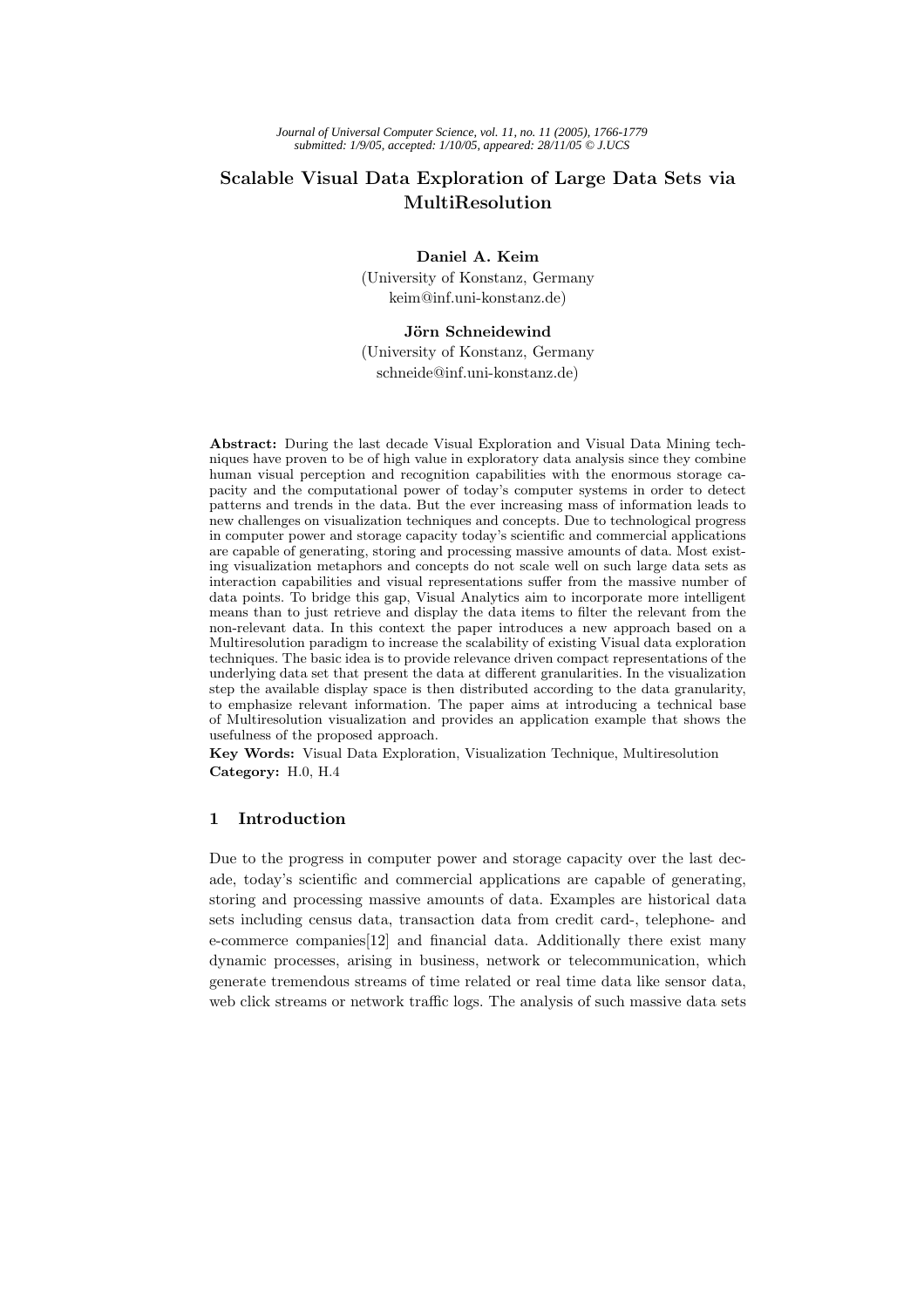is an important and challenging task, since researchers and analysts are interested in patterns in the data including associations, correlations or exceptions. These information is needed in order to turn collected data into knowledge, e.g. to identify bottlenecks, critical states, fraud or any other interesting information hidden in the data. Visual analytics and Visualization techniques have been proven to be of great value in analyzing and exploring such large data sets, since presenting data in an interactive, graphical form often fosters new insights, encouraging the formation and validation of new hypotheses to the end of better problem solving and gaining deeper domain knowledge [11]. But the increasing size of today's datasets poses a challenge for developers of Visualization models and methods, since many Visualization approaches still rely on interaction and visualization approaches developed 10 years ago, and its doubtful that they are able to meet the demands of the increasing mass of information.

Eick and Karr[4] proposed an scalability analysis and came to the conclusion that many visualization metaphors do not scale effectively, even for moderately sized data sets. Scatterplots for example, one of the most useful graphical techniques for understanding relationships between two variables, can be overwhelmed by a few thousand points. Additionally, there are two limiting factors for all visualization techniques: human perception and display area. On one hand, human perception, that means the precision of the eye and the ability of the human mind to process visual patterns, limits the number of perceptible pixels and therefore affects visual scalability directly. One the other hand, monitor resolution affects on visual scalability through both physical size of displays and pixel resolution. At a normal monitor viewing distance, calculations in [20] suggest that approximately 6.5 million pixels might be perceivable for the human, given sufficient monitor resolution [4]. In typical application scenarios monitor resolution rather than human vision is the limiting factor.

Based on these facts, the analysis of large data sets reveals two major tasks. The first one is the question, how visualizations for massive data sets can be constructed without loosing important information even if the number of data points is to large to visualize each single data point at full detail. The second important task is to find techniques to efficiently navigate and query such large data sets. Therefore our approach considers a upper bound for the number of data objects that can be visualized in a single view. This limit can be given by the visualization methaphor, the available display space or as user parameter. In massive datasets this limit is typically much lower than the number of data items contained in the data set, resulting in visualization bottlenecks. Therefore our goal is to take the maximum number of presentable data points as initial limitation, and try then to produce a maximum valuable visual layout with respect to this boundary. Since it is almost impossible for the human mind to search and construct hypothesis about interesting pattern by reading multiple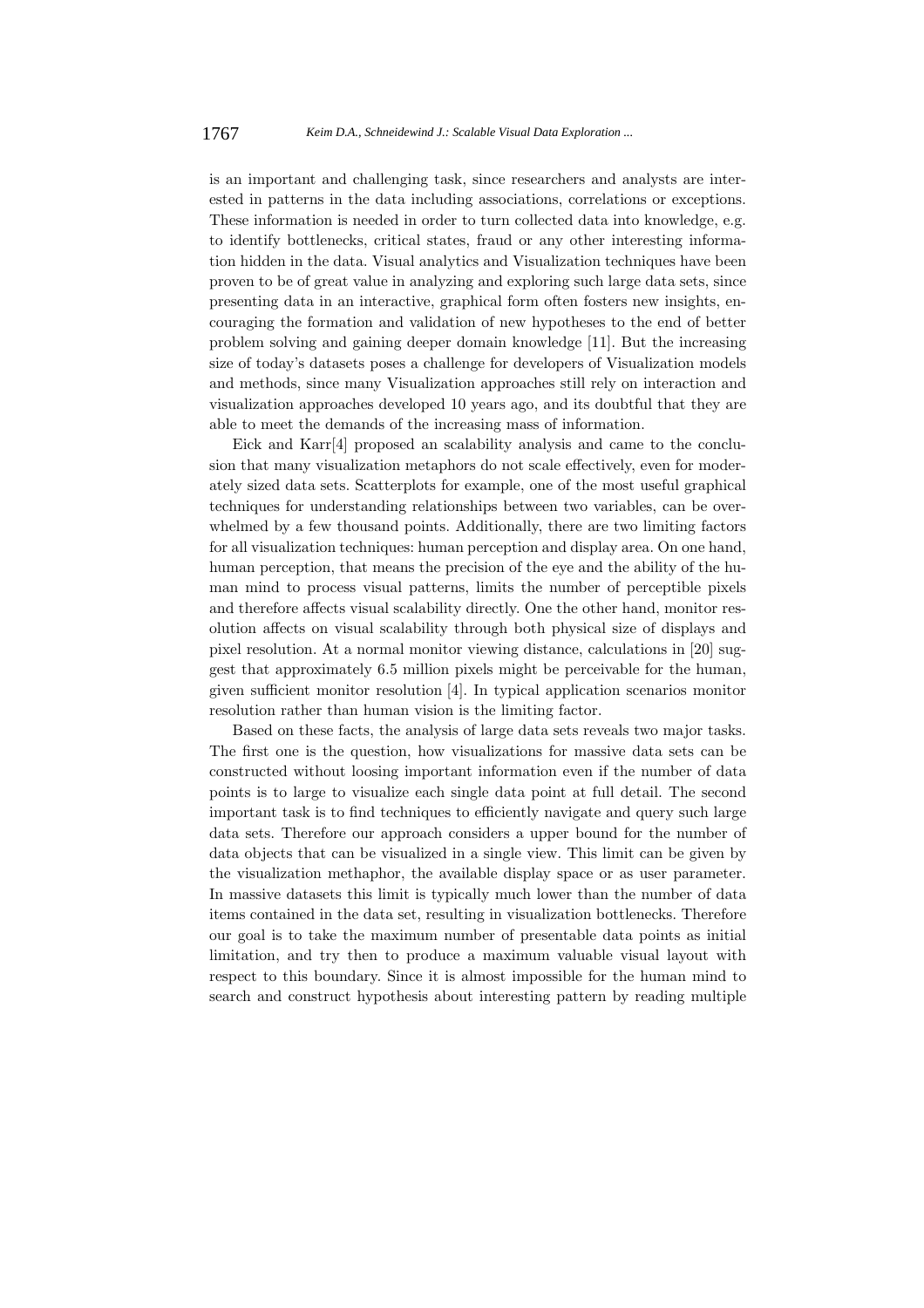visualizations of portions of the data, our goal is to increase visual scalability by generating an initial compact representation of the whole datasets that avoids clutter and information overload and presents the most important information, from an analysts point of view, as a vantage point for the interactive visual exploration process. We realized this by providing different data granularities based on the importance value of portions of the data and employed a tree structure to manage the different levels of detail.

# 1.1 Classical Data Exploration

The classical exploration of small and medium data sets usually follows a three step process: Overview first, zoom and filter, and then details-on-demand , which has been called the Information Seeking Mantra [19]. That means that the data analyst first needs to get an overview of the data. There he may identify interesting patterns or exceptions in the data and focus on one or more of them. For analyzing the patterns, the data analyst needs to drill-down and access details of the data. In the age of massive data sets all three steps of the Information Seeking Mantra are difficult to realize. An overview visualization without losing any interesting pattern or subset is difficult to create, since the amount of pixels of modern data display systems to not keep step with the increasing flood of data. The plenty of information hidden in massive data sets make it very difficult for the human to understand the really interesting or relevant information. We believe, that for the analysis of massive data sets, it is not sufficient to just retrieve and display the data using a visual metaphor, it is rather necessary to support the analyst by filtering the underlying data by it's value of interest, but at the same time providing interaction models which still allow the user to get any detail of the data on demand. The data analyst should control the granularities of interesting patterns or subsets by providing a relevance function.

For example, consider a stock market data analyst. The analyst may want to observe any detail for the daily stock prices, but on the other hand he wants to see the global trend of stocks over weeks, months, years. It is very difficult for the data analyst to perceive interesting trends by having a visualization that shows every data item at the same detail level. On the other hand it is very difficult to compute effective visualization without losing important trends since the screen size is limited at the data analysts workbench. We believe that the exploration process is more effective by choosing different relevance levels for the different time periods like minute, day, week, month and year. That means the daily stock market data gets more space within the visualization and will be shown at full level. With decreasing relevance the details get coarser and at last only the global trend within years is shown.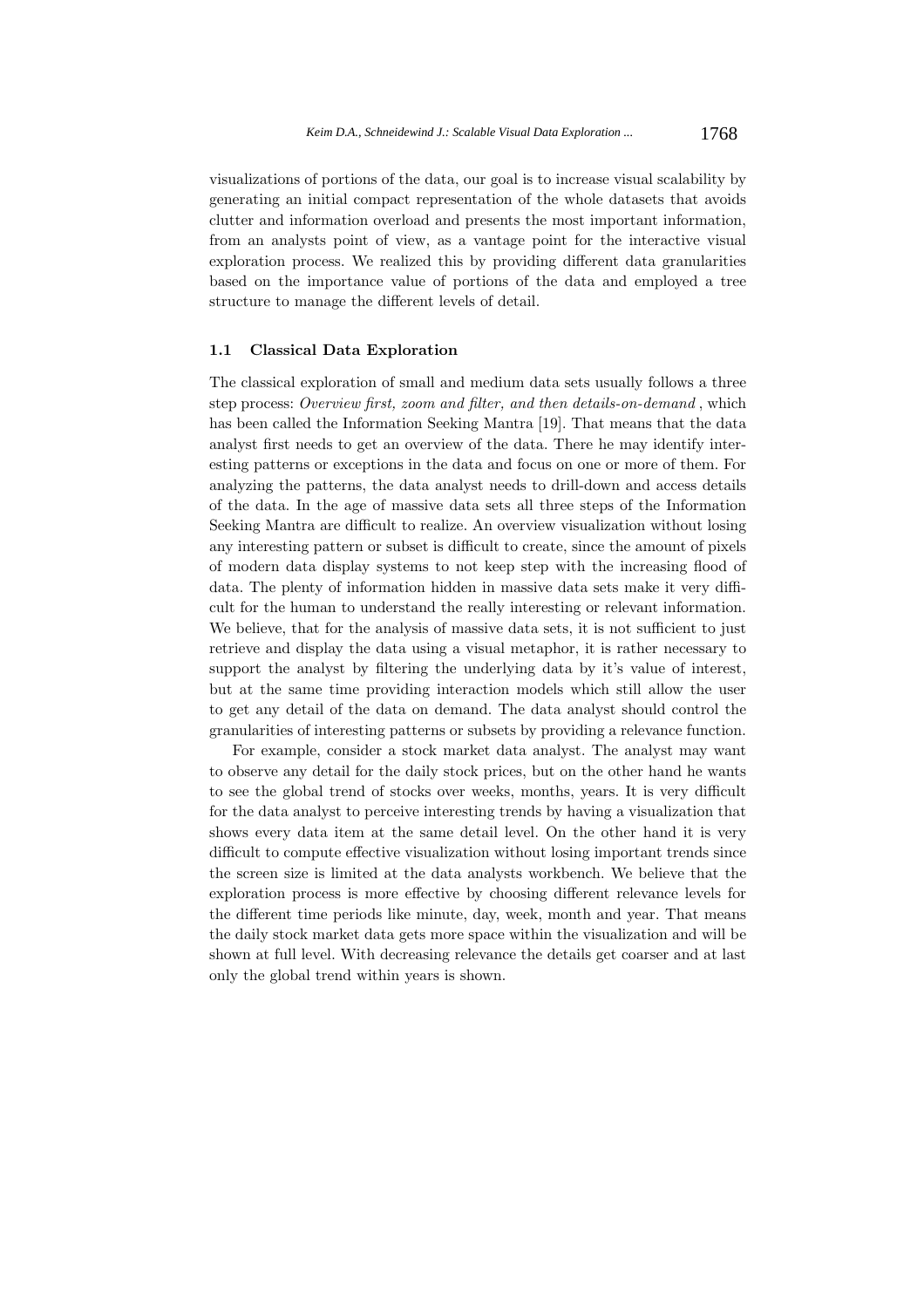# 2 Related work

If the number of data objects of large data sets exceed the monitor resolution, the user usually faces the serious problem how to process and visualize the data in a reasonable way. This problem is intensified in interactive applications, where typically the amount of data which can be processed interactively is much smaller than the data which can be shown on the display. To this end, several strategies have been derived to handle such vast amounts of data. Hierarchical structures for example allow fast data access and search operations and allow different data granularities. Adaptive methods like Correlation analysis, Information gain or Statistical methods enable the concentration on the interesting parts of the data based on users objectives, techniques like Sampling, Clustering or Aggregation help to reduce or compress the amount of relevant data objects.

Several classical visualization and interaction methods which, in an adapted or extended form, may be useful in the exploration of massive data sets have been proposed in the past. Focus+Context techniques for example, display information of particular interest in detail while the remaining data set is shown in a smaller representation relative to the areas of interest. Interesting approaches are fish-eye views [7] [18], Bifocal displays [13], and perspective walls [14]. Magic Lense filters [3] change the visualization of data items by applying a viewing operation on the data items. Table Lens [17] applies fish-eye techniques to table-oriented data sets.These techniques have proven to be very valuable in the exploration of small and medium sized data sets, which can be mapped to the data display at full scale. But for massive data sets we can observe an important issues: The area of interest, i.e. the number of relevant data objects, is typically larger than the data display space, therefore only parts of the data can be shown in a single view and focus and context gets lost.

An interesting approach that separates individual views of subsets from the global view is presented by Beard and Walker [2]. It uses navigational maps to show a miniature version of the entire data set. The Information Mural [9] is a interesting technique based on the key concept of reducing a two-dimensional representation of an entire information space that fits completely within the data display space. The approach allows the overplotting of data items and uses gray scales, individual colors and shading to indicate data items that occupy the same position within the data display space. This approach addresses the problem of the limited screen space, but at the same time creates the new problem of superposed data objects. Our approach is based on the assumption, that for massive data sets it is necessary to show the data items on different object resolutions based on relevance and available screen space. Several techniques for reducing data sets by providing coarse presentations have been proposed in the past. Typically these techniques construct a series of coarse data representations by employing tree structures or wavelets [5, 15].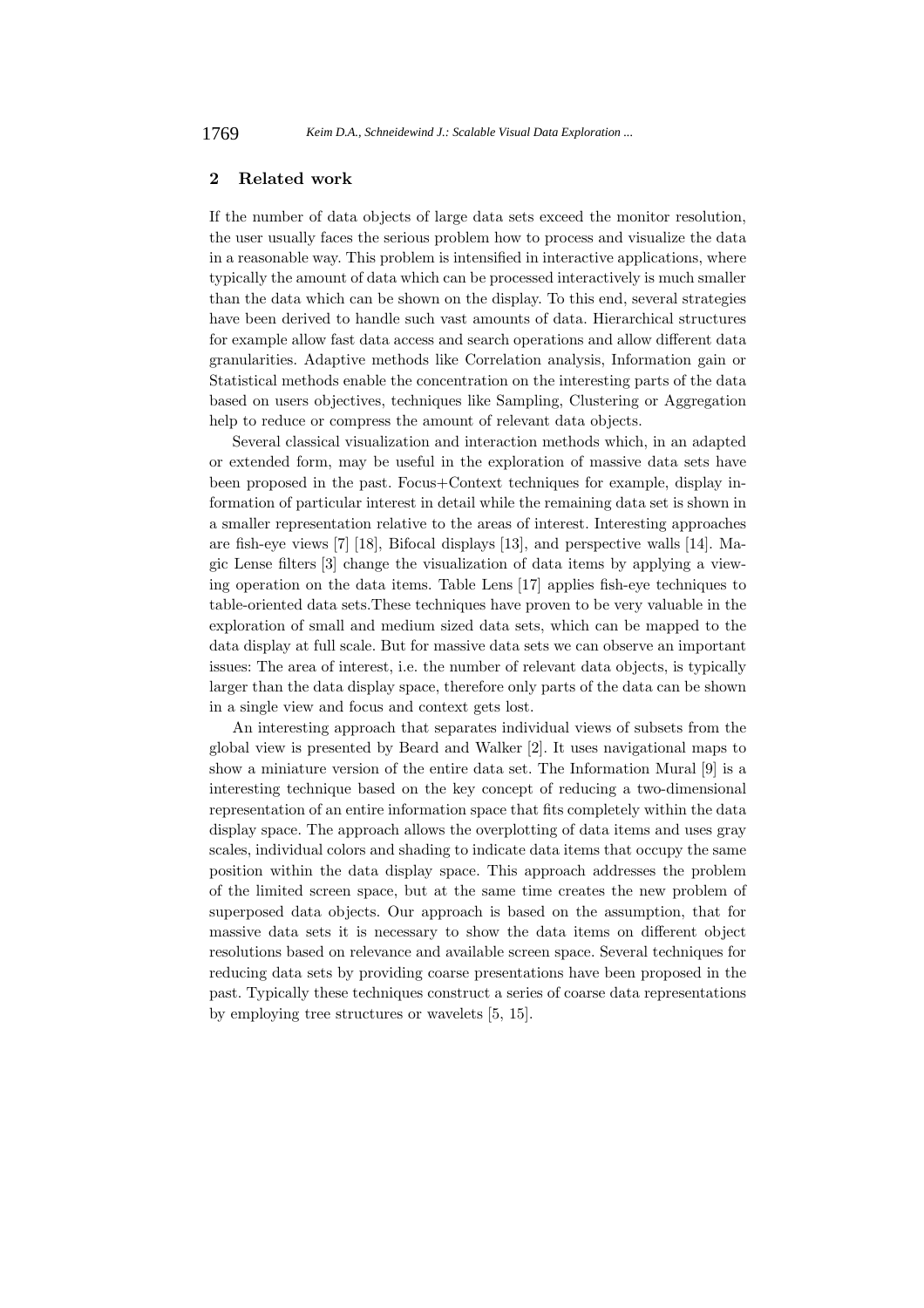We extend these approaches by adding relevance driven features in the aggregation and selection process and providing different data granularities even within single tree levels. The compact representation is presented in such a way that relevant regions or objects pop out and the analyst may then explore details by selection of this particular region, e.g. by drilling down to a finer data granularity. To provide these different data granularities and to manage the different levels of detail efficiently, a special tree structure is employed. The idea is similar to techniques like the SpaceTree [16], a tree-browser which adds dynamic rescaling of branches of the tree to best fit the available screen space. The effect that we achieve is similar to multiresolution approaches like HyperSlices [22] and Hierarchical Parallel Coordinates [6], a Multiresolution version of Parallel Coordinates [8], that uses multiple views at different levels of detail for representation of large data sets. Another interesting hierarchical multiresolution approach for dimension reduction was proposed in [23]. In [21] a multiresolution multidimensional brushing technique based on wavelets is presented.

### 3 Scalable Multiresolution Visualization

The techniques mentioned in the last section have shown that the scalability of Visualization techniques can be improved by Multi-resolution metaphors, since these techniques are able to compress the underlying data set and thus reduce occlusion and information overload. We adapt and extend this approach to present effective visualizations for large data sets. The basic idea of our MultiResolution approach is to compute a hierarchy of views that present the underlying data at different levels of detail. But in contrast to existing approaches which primarily visualize only high level views of aggregated data points, and the user is then forced to navigate through the hierarchy in order to explore regions of interest and detailed information, the goal of our method is to maximize the information content of the initial visualization. Therefore our technique not just generates a hierarchy containing different levels of detail, it rather shows important data objects at higher detail while presenting less important data objects at lower level of detail. This is achieved by employing analytical methods in form of objective functions in the hierarchy construction and visualization process. User interaction like drill down or zooming can be performed more efficiently, since potentially important regions are already emphasized in the initial visualization.

### 3.1 Basic Idea of MultiResolution

The basic idea of multi-resolution visualization is to decompose the data display space into local screen regions with individual object resolutions. These object resolutions control the granularity of the data points within each particular region. To provide and manage the different data granularities, a tree structure is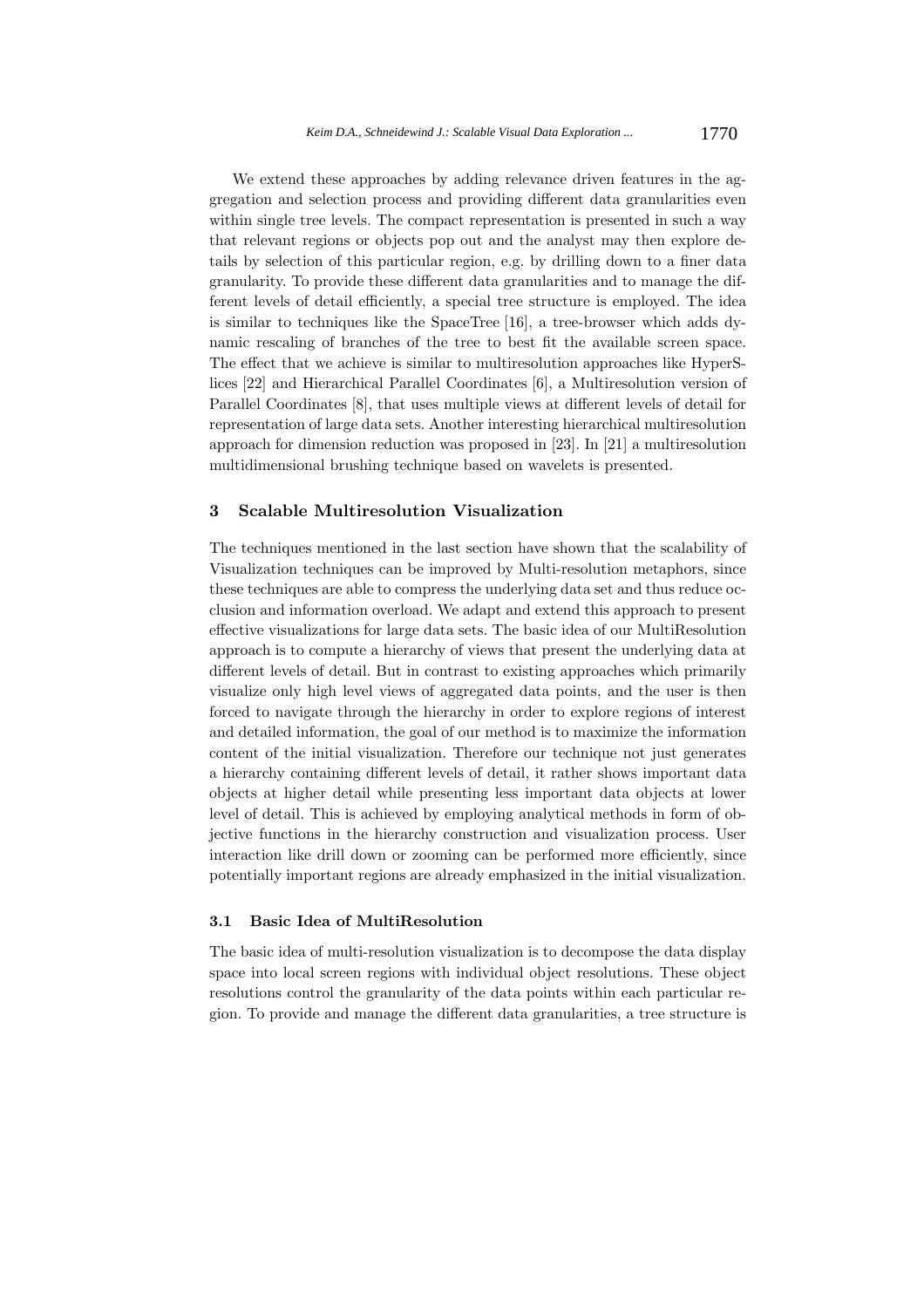

Figure 1: Basic idea – decomposition into local screen regions allows it to display an overview of the entire data set

employed. The structure of the tree highly depends on predefined analytical objective functions, which determine the relevance of single- or sets of datapoints. The goal is to provide an initial visual presentation of the whole data set with respect to the available screen space , that gives relevant parts of the data more space on the screen to present them at higher detail.

As an example, we consider a clustering method, which determines clusters in a given data set as shown in Figure 1. Without loss of generality we assume that the data set contains 2-dimensional data. A simple way to visually detect clusters in the data are classical scatterplots. But if the number of data points is high, overlap in some portions of the display would it make really hard to detect clusters or to distinguish clusters from noise. Our approach instead determines an importance value for each data point . Suppose we use a clustering algorithm to detect clusters in the data. Let the objective be the detection of clusters which contain very few data points, which may indicate outliers in the data. Therefore our objective function gives a high importance value to data points which belong to clusters with a small number of data points (red and yellow color in figure 1 ), while data points belonging to large clusters get a low importance value (green color). Based on the importance values of the data points, a hierarchy is created, similar to single linkage clustering. In each step the data subsets with the lowest average importance value are merged, resulting in a tree with different levels of detail like shown in figure 2. To visualize the data set, data objects from the tree structure are selected so that the number and relevance of the selected objects is maximized, depending on the given display space. Each single data point must be included in exactly one selected object.

Figure 2 indicates a possible selection. The higher the importance value of each single object, the more screen space may be given to visualize the object. Note that the construction of the hierarchy is independent from the underlying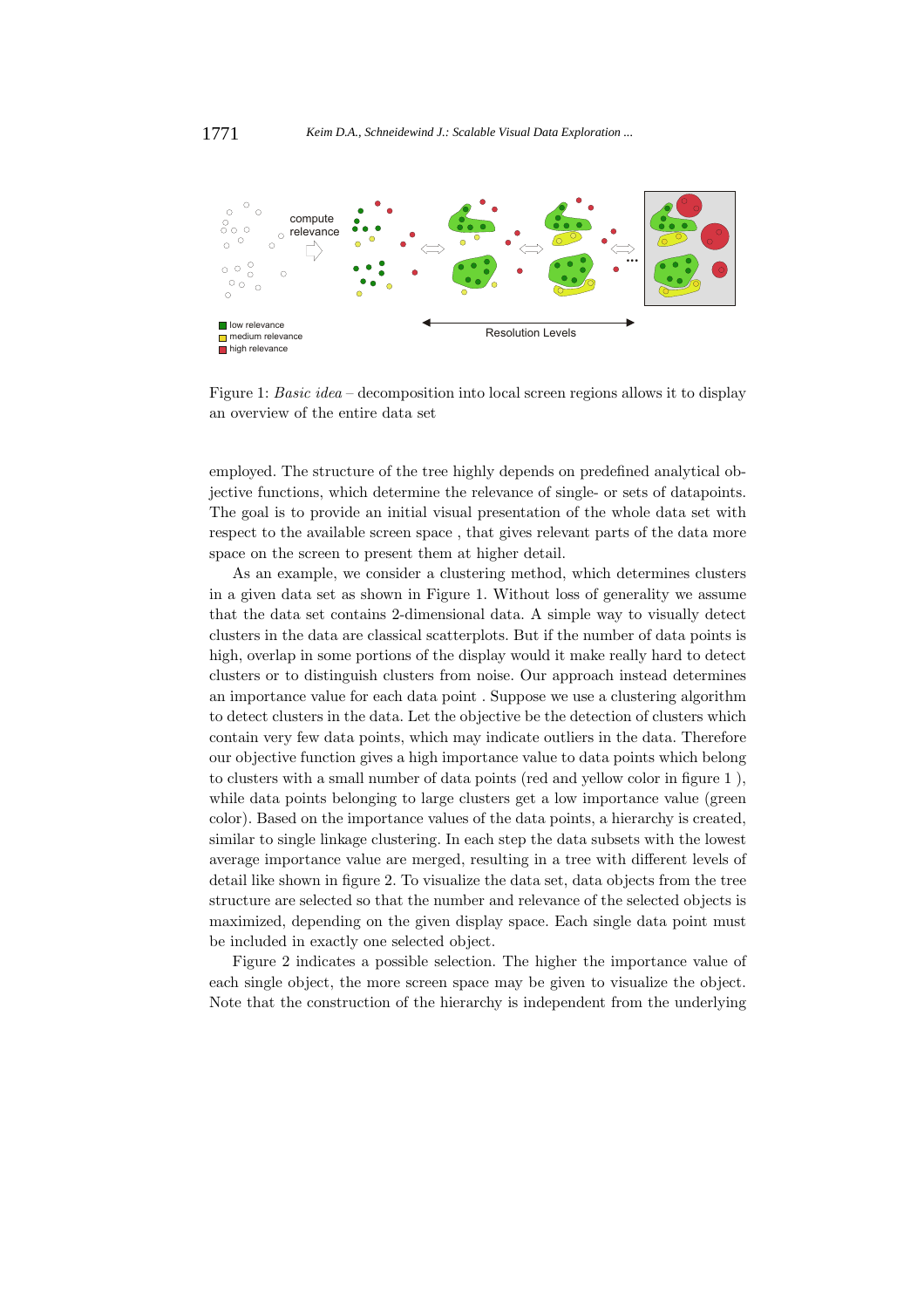

Figure 2: Hierarchy of MultiResolution Objects (MRO) - The relevance value of the MRO's decreases with increasing tree level, the blue marked nodes are used for visualization

visualization, and may therefore be combined with most visualization techniques to increase scalability. The next section describes our approach in detail and gives a more formal definition for the concepts of MultiResolution visualization paradigm.

### 3.2 Basic Concepts

Like described in the last section our approach consists of 3 steps: 1. Determine the relevance of each data point in the data set based on a given relevance function 2. Provide a compact hierarchical representation of the data with different levels of detail based on the relevance of data points 3. Select a given number of objects from the hierarchy so that the relevance is maximized and each data point is contained in at least one selected data object. The relevance function allows us to determine the object resolution of the local screen spaces. Of course the relevance function depends on the application scenario and must be determined by the user. Further research will focus on providing predefined relevance function for certain tasks like clustering or outlier detection. In general the relevance function is defined as:

# Definition 1 Relevance Function

Let  $A = \{a_0, \dots, a_{N-1}\}.$  The relevance function  $\psi : A \longrightarrow \mathbb{N}$  assigns every data point  $a_i \in A$  a relevance value  $\psi(a_i)$ .

The relevance function  $\psi$  depends on the application scenario and can be given by the user. The computation of the relevance function should be done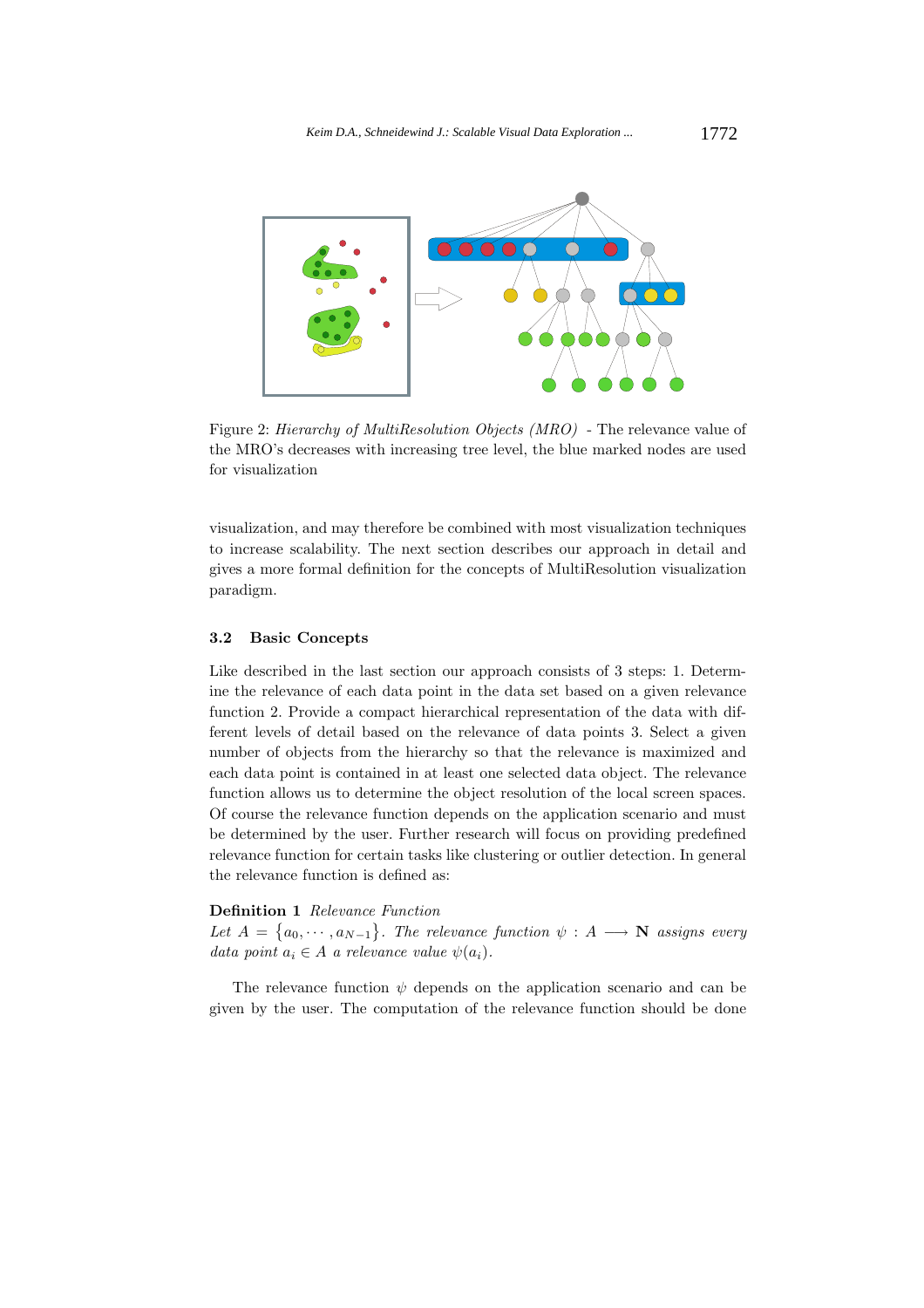on the fly. Based on the relevance of single data points we are now able to construct an hierarchical structure by merging or combining data points with lowest relevance values in order to get a compact representation of the data set. Therefore the Multi-Resolution Objects are defined as:

# Definition 2 *Multi-Resolution Objects*

Let  $A = \{a_0, \dots, a_{N-1}\}\$  be the input data points and  $\Psi =$ ©  $\psi(a_0), \cdots, \psi(a_{N-1})$ ª their associated relevance values. A MultiResolution object MRO is a set of locally close data points which have similar relevance values

$$
MRO = \{a_i \in A : \forall a_j \in MRO : |\psi(a_i) - \psi(a_j)| \le \kappa \land d(a_i, a_j) \le \epsilon\}
$$

Within every multiresolution object we define a object resolution level  $l_i$ which is application dependent. We suggest to identify the object resolution level  $l_i$  as the average of the relevance of all multi-resolution object members. Application dependent other functions (e.g. min or max) may be used.

#### Definition 3 Object Resolution © ª

Let  $mro_i =$  $\xi_0, \cdots, \xi_{N-1}$ be a multiresolution object and  $\Psi =$ ©  $\mathcal{L}_i = \{\xi_0, \cdots, \xi_{N-1}\}\;$  be a multiresolution object and  $\Psi = \{\psi(a_0), \cdots, \psi(n)\}\;$  $\psi(a_{N-1})\}$  the associated relevance values of the members of the multi-resolution object mro<sub>i</sub>. The object resolution level  $l_i$  can be determined as:

$$
l_i = \frac{\sum_{i=0}^{N-1} \psi(a_i)}{N}
$$

For a given number of maximum allowed multiresolution objects  $n_{max}$ , the MultiResolution object tree is then constructed similar to Single Linkage as follows:

|  |  | Algorithm 1 Construction of MRO-Tree |  |  |
|--|--|--------------------------------------|--|--|
|--|--|--------------------------------------|--|--|

**INPUT:**  $\{a_0 = mro_0, ..., a_{max} = mro_{max}\},\$  with  $l(mro_i) = l_i, n_{max} > 1$ while Number of relevant MRO's  $> n_{max}$  do

Create new MRO  $mro_{new}$  by merging MRO's  $mro_i, mro_j$  with lowest relevance

Set  $l_{new} = f_l(l_i, l_j)$  $mro_{new}.parent = ROOT$  $mro_{new}.childs = (mro_i, mro_j)$ Mark  $mro_{new}$  as relevant, mark  $mro_i, mro_j$  as not relevant end while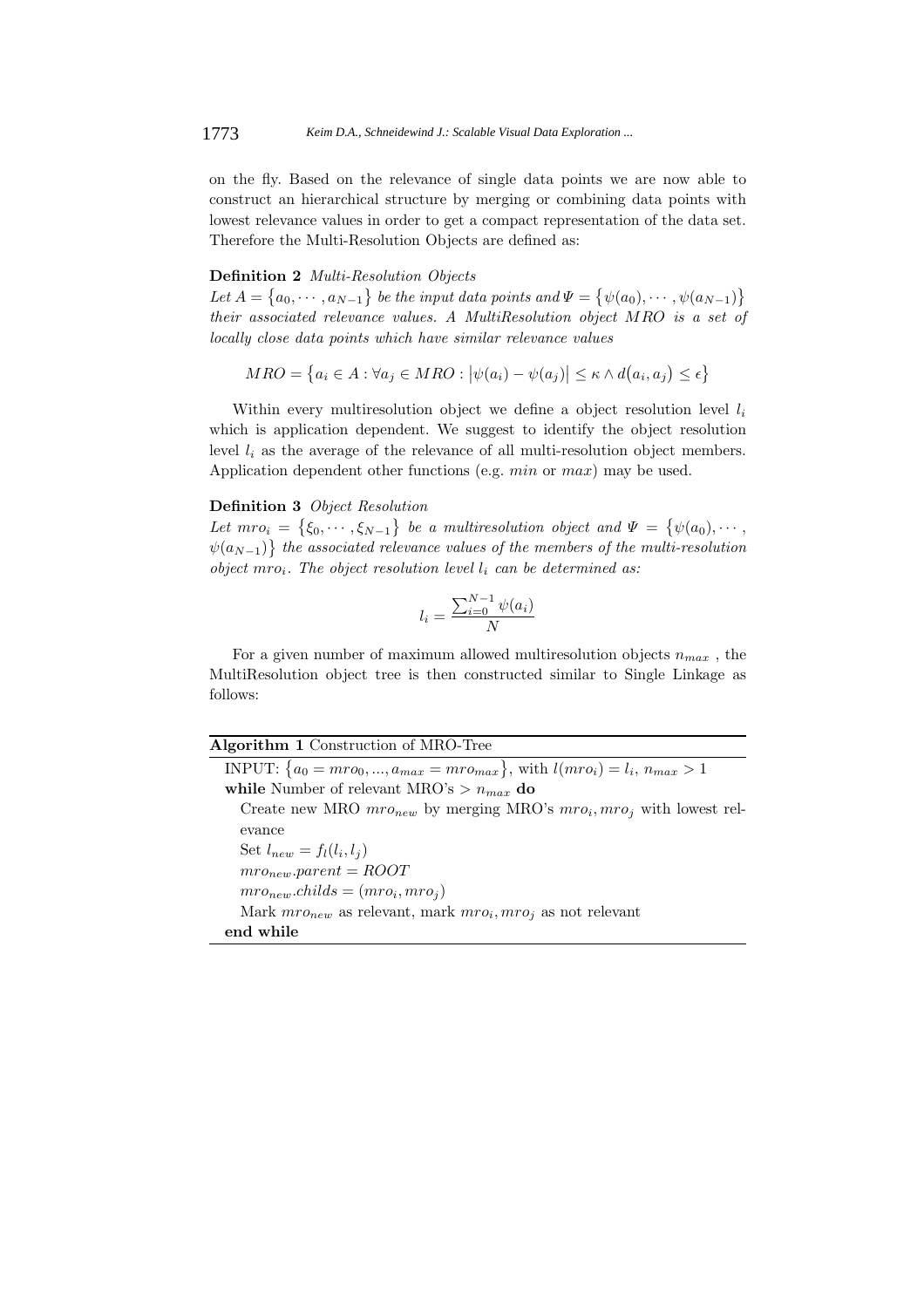### 3.3 Problem Definition

Once the MRO tree is constructed the question is how to map the relevant MRO objects to the display space, since the multiresolution mapping function  $f$  must satisfy some important visualization constraints. In the following we formally define this problem.

Let the data display space  $DS \subseteq INT^2$  be defined as  $DS = \{0, \ldots, x_{max}\}$   $\times$ Let the data display space  $DS \subseteq INT$  be defined as  $DS = \{0, \ldots, \ell_{max}\}$ ,<br> $\{0, \ldots, y_{max}\}$ , where  $x_{max}$  and  $y_{max}$  are the maximal extension of the display. Because the dataset  $A$  is assumed to be massive, the number of pixels is not sufficient to place all data points directly to the screen space  $|DS| \ll |A|$ .

Let  $MRO = \{mro_1, \dots, mro_m\}$  be a decomposition of the data space into a set of multi-resolution objects. The goal of the multi-resolution visualization is to determine an useful mapping function  $f$  of the MRO objects to the display space DS that must satisfy three visual exploration goals:

1. Relevance Preservation The most important constraint is that the relevance of the visualization must be as high as possible: Formally, this can be expressed as

$$
\forall (mro_i, l_i) \subseteq DS : \sum_{i=0}^{m} l_i \longrightarrow max
$$

#### 2. Minimal Decomposition

$$
\forall (mro_i, l_i) \subseteq DS : \sum_{i=0}^{m} |mro_i| \longrightarrow max, max \le x_{max} \cdot y_{max}
$$

### 3. Spacefilling

$$
\forall (mro_k, l_i) \subseteq DS : \left| \bigcup_{k=1}^{m} mro_k \right| \longrightarrow max, , max \leq x_{max} \cdot y_{max}
$$

The third constraint demands that the data display space should be occupied as much as possible. Since we do not want to loose any information, it is also clear that every data point must be contained in at least one MRO of the display space.

### 3.4 MultiResolution Optimization Problem

While it is not hard to find a good solution for any of the three constraints taken individually for small and medium data sets A, they are difficult to optimize simultaneously for visualizing large and massive data sets A. Therefore, our goal is to find a good spacefilling trade-off between Relevance Preservation and the Minimal Decomposition constraint, formal defined as optimisation problem: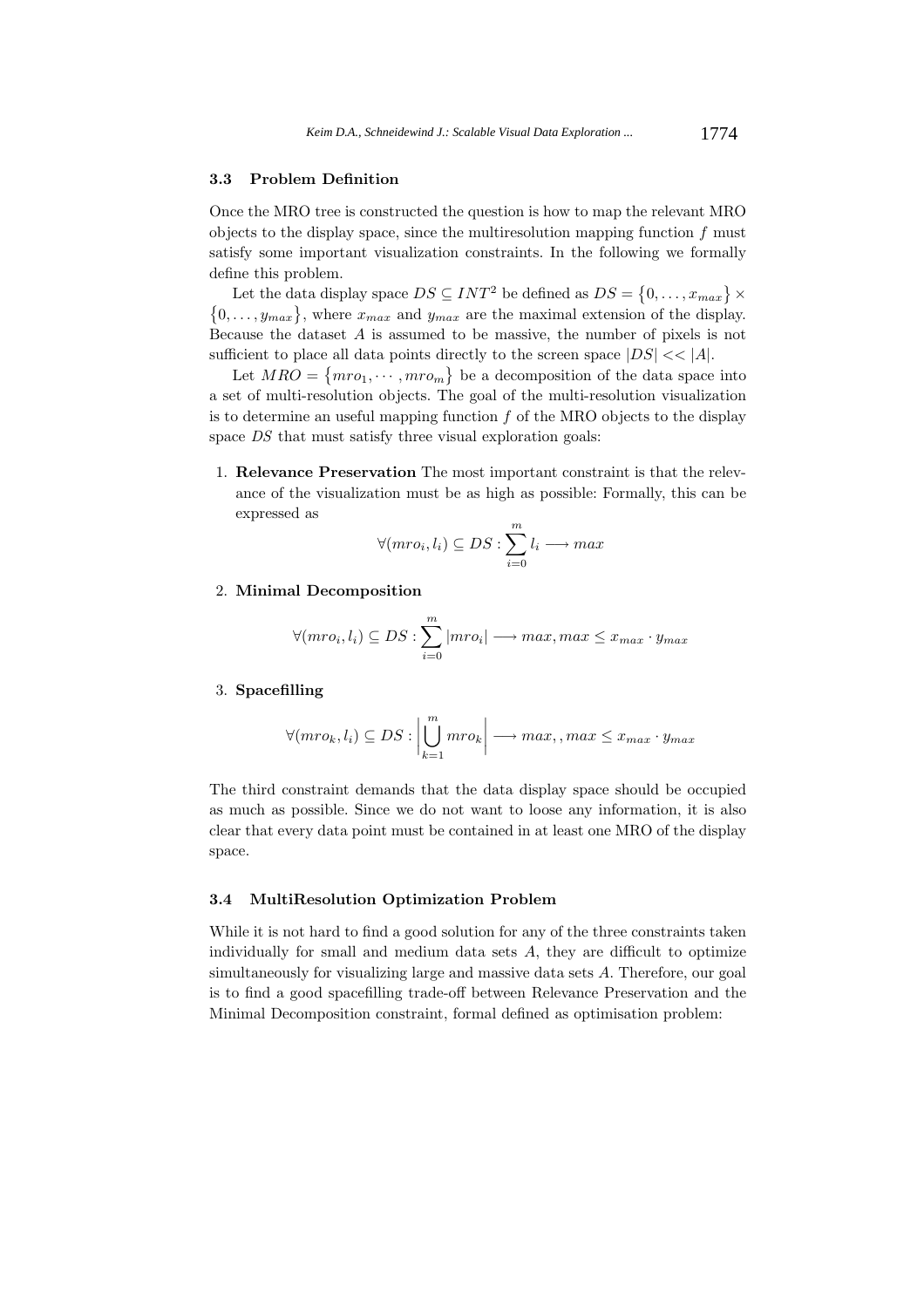$$
\alpha \cdot \sum_{i=0}^{N-1} l_i + \beta \cdot \sum_{i=0}^{N-1} |mro_i| + \gamma \cdot \left| \bigcup_{k=1}^{m} mro_k \right| \longrightarrow \max
$$
  

$$
\forall i = \{0, \dots, N-1\} : f(a_i) = (mro_k, l_i) \land \alpha, \beta, \gamma \in \mathbf{R}
$$

# 4 Experimental Results

This section presents an application example of our relevance driven Multiresolution approach. In our prototyp implementation we integrated our technique into the CircleView system [10]. We provide an data example from the area of stock market analysis, which shows that our Multiresolution approach has the potential for making visualization techniques scalable, reduces information overload and thus provides better visualizations.

### 4.1 MultiResolution Circle View

We integrated the Multiresolution approach into the CircleView technique in order to analyse a historical stock market dataset containing S&P 500 stock prices. The basic idea of the CircleView visualization technique is to display the distances for the attributes as segments of a circle, similar to the CircleSegments technique<sup>[1]</sup>. If the data consists of k dimensional attributes, the circle is partitioned into  $k$  segments, each representing the distances for one attribute. Inside the segments, the distance values belonging to one attribute are arranged from the center of the circle to the outside in a subsegment layout. The size of the segments and subsegments can either be predefined or parameter dependent. Additionally the size of each subsegment can vary from pixel to segment size. CircleView supports ordering and clustering of segments and subsegments, user interaction as well as nearest neighbour searches between segments or within single segments. Therefore it allows intuitive comparison between single segments and subsegments as well as the identification of trends and exceptions.

Figure 3 presents the basic idea of MultiResolution CircleView, showing the stock prices of 240 stocks from the S&P 500 over 6 months, starting from January 2004 (outside of the circle) to June 2004 (center of the circle). Each segment represents a single stock and each subsegment the average closing stock price of a certain time period depending on the detail level. The number of data values that can be visualized without aggregation using CircleView is limited by the circle area  $C_{area} = 2 * \pi * radius$ . In massive datasets this border can easily be reached. That means, if the radius of our circle would be less than 120 pixels, it is impossible to show all 120 stock prices without occlusion. To handle this case using Multiresolution, we use the fact that from an analysts point of view it may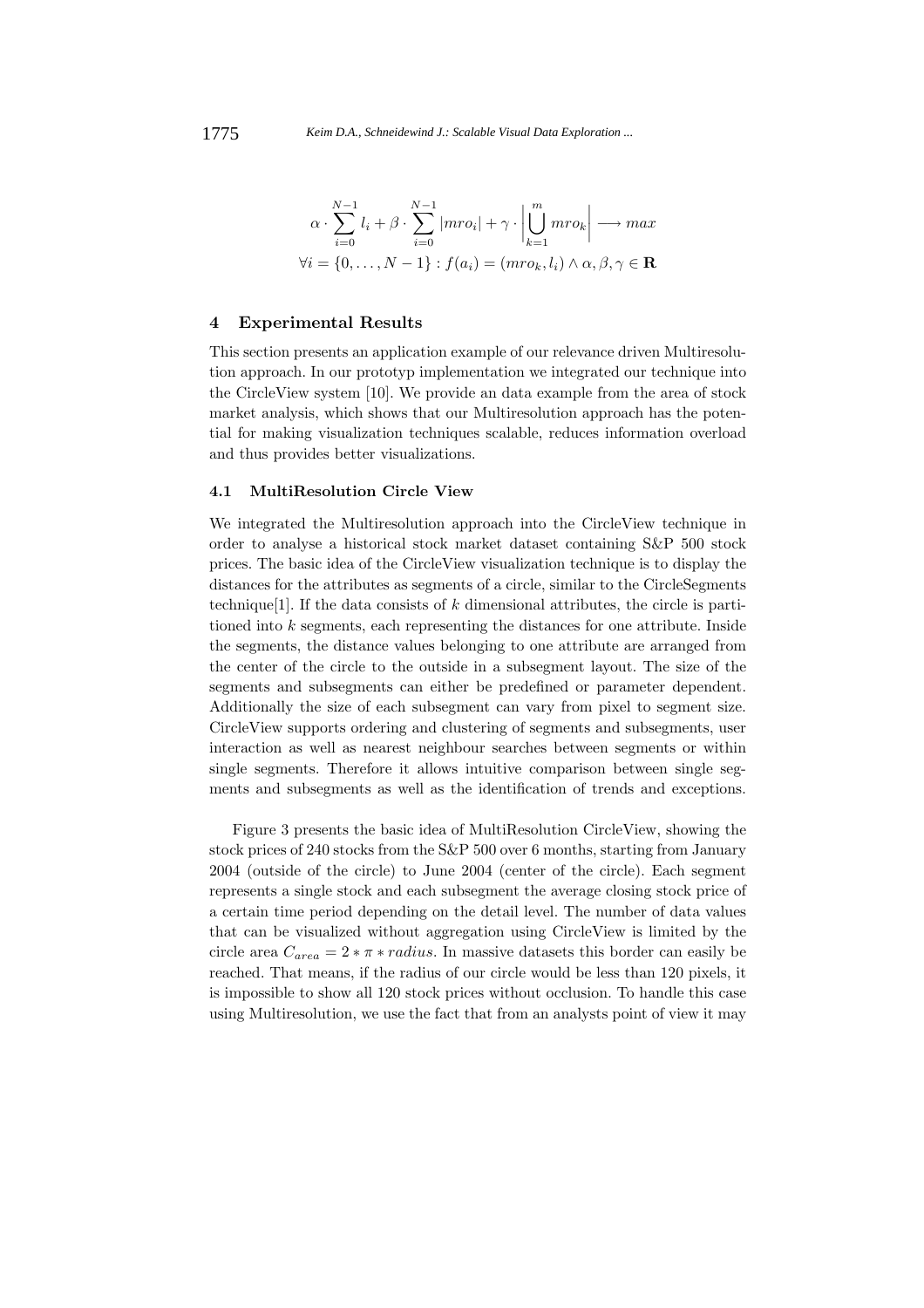

Figure 3: CircleView showing stock prices of 240 stocks from the S&P 500 over 6 months (120 business days). Each Segment represents a single stock and the subsegments represent stock prices. The most actual stock price are shown in the middle of the circle at full detail. For older stock prices the multiresolution approach presents average prices per week/month/year (outside of the circle).

be more interesting to analyse actual stock courses rather than historic courses. Therefore the basic idea is to show only actual stock prices at full detail and to present historic values as aggregated high level views. The relevance function is based on this assumption and therefore the relevance value of each data point (stock price) is determined by it's time stamp. The corresponding MRO Tree is shown in figure 5. In the presented example, the five latest day closing stock prices are shown at full detail by the innermost subsegments. The level of detail as well as the length of the subsegments decrease from the center to the outside of the circle. Historic stock prices are only presented as average values per week, per month or per year depending on the particular data as shown in figure 3. The older the data, the lower the level of detail. Therefore the user is able to access particular information on actual data instantly, e.g. by mouse interaction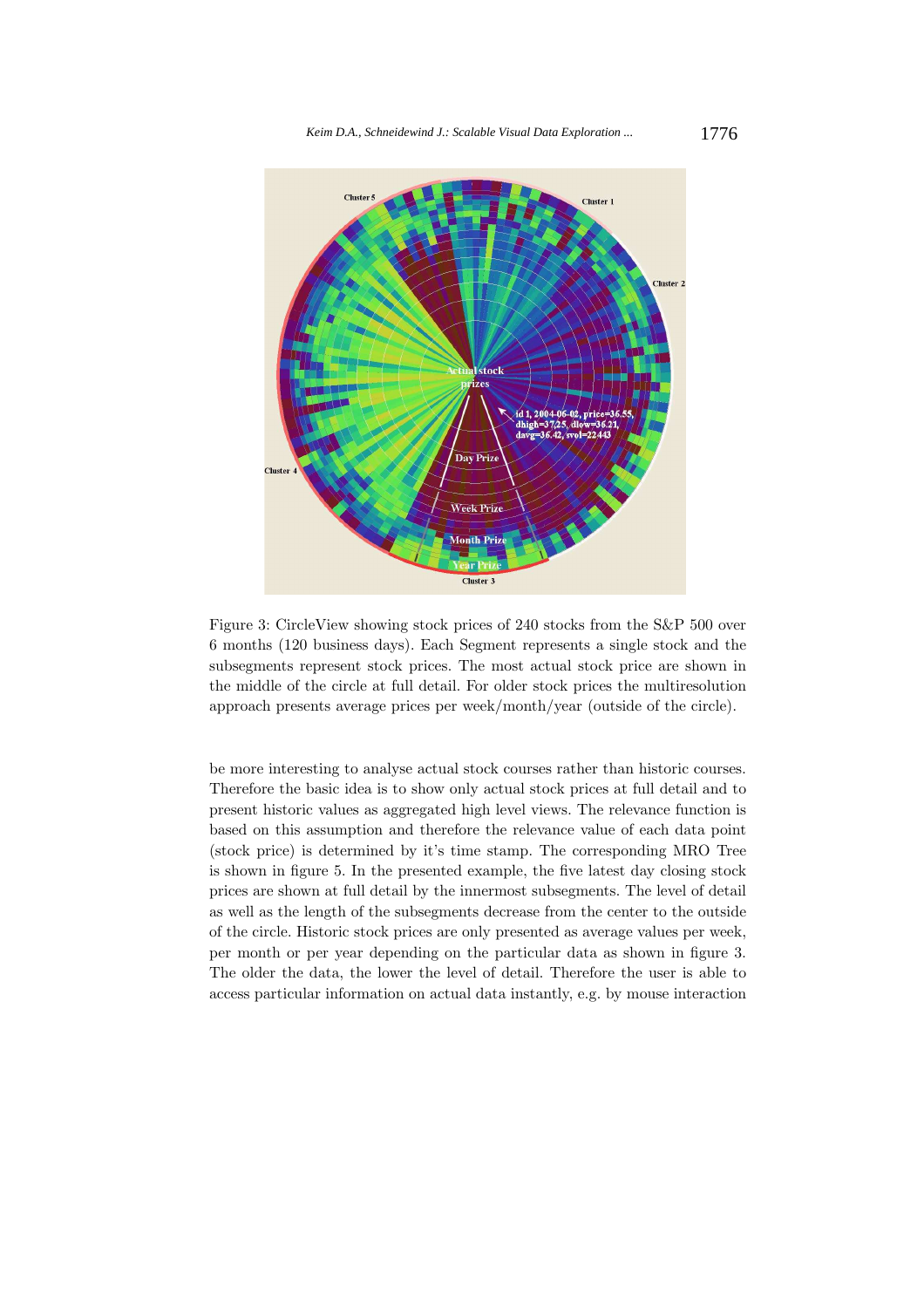

Figure 4: Comparison CircleView (left) vs. MultiResolution CircleView (right) showing 240 stocks from the S&P 500 over 6 months (120 business days). Due to the limited circle radius (screen space) only 100 days can be shown in the left figure, MultiResolution (right) allows instant access to the whole data set, but gives more importance to actual stock prices, shown by larger subsegments in the center of the circle. Clustering helps to identify similar groups of stocks.

and gets at the same time an overview of the whole dataset. Of course there is the possibility to perform drill down operations on items with lower resolution to get information on historic data on demand.

In Figure 4 the described data sample is visualized using  $k$ -means clustering with 5 clusters. Similar stocks are clearly revealed. It is easy to see that Multiresolution provides better results than standard CircleView in terms of revealing actual stock prices, but at the same time preserves the global trend. An analyst may easily select and explore the actual stock prices, which is a difficult task in standard CircleView presented figure 4 left. By selecting a week or month value, the user is able to drill down to the next lower resolution level day and week respectively. The fact that the level of detail depends on the importance of data values results in very flexible visualizations.

### 5 Conclusion and Future work

In this paper we presented an approach for relevance driven Multiresolution visualization of large datasets to increase the scalability of visualization techniques. The basic idea is to define a relevance for each data object with respect to a given relevance function, and to present highly relevant objects at full detail and less relevant objects at lower detail. We presented a formal definition of the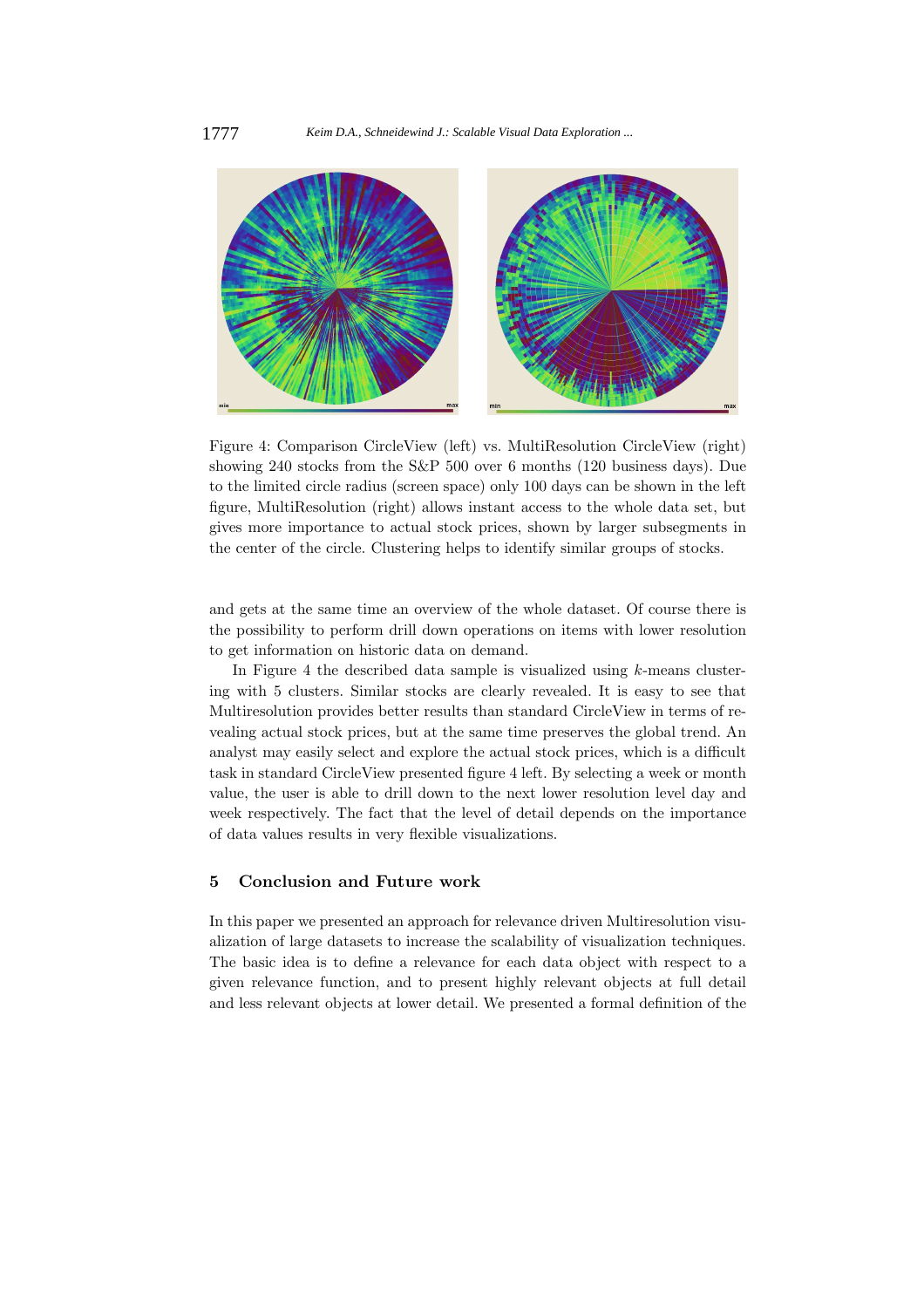

Figure 5: MRO Tree for the stock market example: Actual stock prices are single MRO's, historic ones are accumulated based on their timestamps (relevance) to minute, hour, day,. . . .

problem as well as an application example. Further research is necessary to use our technique as general fully automatic extension for visualization techniques, but our initial experiments have shown that the Multiresolution approach has the potential to increase scalability of visualization techniques in terms of dataset size and dimensionality, in order to keep pace with the increasing size of today's data sets. Future work will include the improvement of the prototype, the implementation of more general relevance functions and the application to other visualization techniques and example data sets.

# References

- 1. M. Ankerst, D. A. Keim, and H.-P. Kriegel. Circle segments: A technique for visually exploring large multidimensional data sets. In Visualization '96, Hot Topic Session, San Francisco, CA, 1996.
- 2. D.V. Beard and J.Q. Walker. Navigational techniques to improve the display of large two-dimensional spaces. Behaviour and Information Technology,  $9(6)$ :451– 466, 1990.
- 3. E. A. Bier, M. C. Stone, K. Pier, W. Buxton, and T. DeRose. Toolglass and magic lenses: The see-through interface. In Proc. SIGGRAPH '93, Anaheim, CA, pages 73–80, 1993.
- 4. S. Eick and A. Karr. Visual scalability. In J. of Computational and Graphical Statistics, 1(11):22–43, 2002.
- 5. Lori A. Freitag and Raymond M. Loy. Adaptive, multiresolution visualization of large data sets using a distributed memory octree. In Supercomputing '99: Proceedings of the 1999 ACM/IEEE conference on Supercomputing (CDROM), page 60, 1999.
- 6. Ying-Huey Fua, Matthew O. Ward, and Elke A. Rundensteiner. Hierarchical parallel coordinates for exploration of large datasets. In VISUALIZATION '99: Proceedings of the 10th IEEE Visualization 1999 Conference (VIS '99), Washington, DC, USA, 1999. IEEE Computer Society.